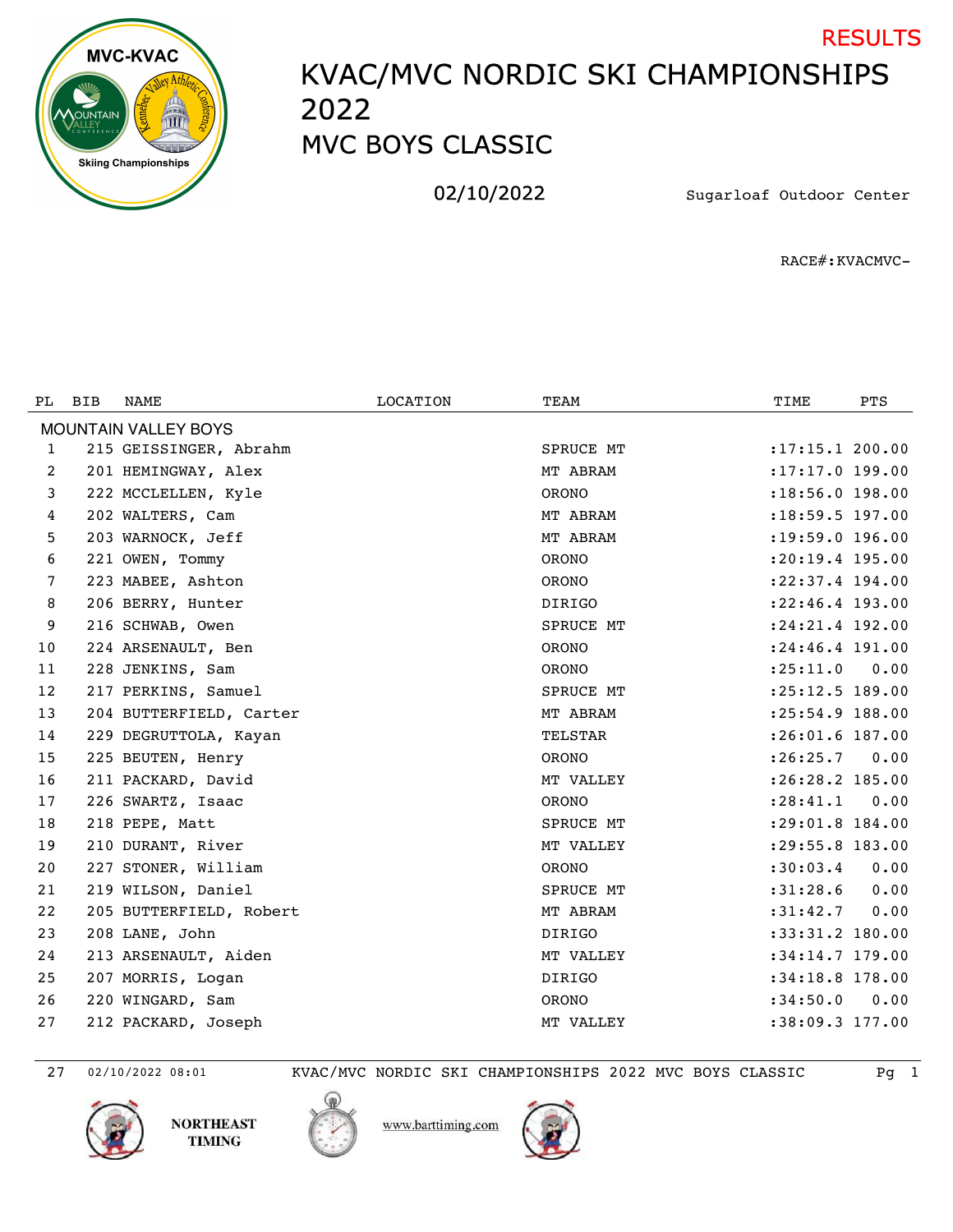| PL BIB               |  | NAME               | LOCATION | TEAM      | TIME     | PTS  |
|----------------------|--|--------------------|----------|-----------|----------|------|
| MOUNTAIN VALLEY BOYS |  |                    |          |           |          |      |
| 28                   |  | 214 LOGSDON, Emmet |          | MT VALLEY | :47:09.7 | 0.00 |

28



NORTHEAST<br>TIMING



www.barttiming.com